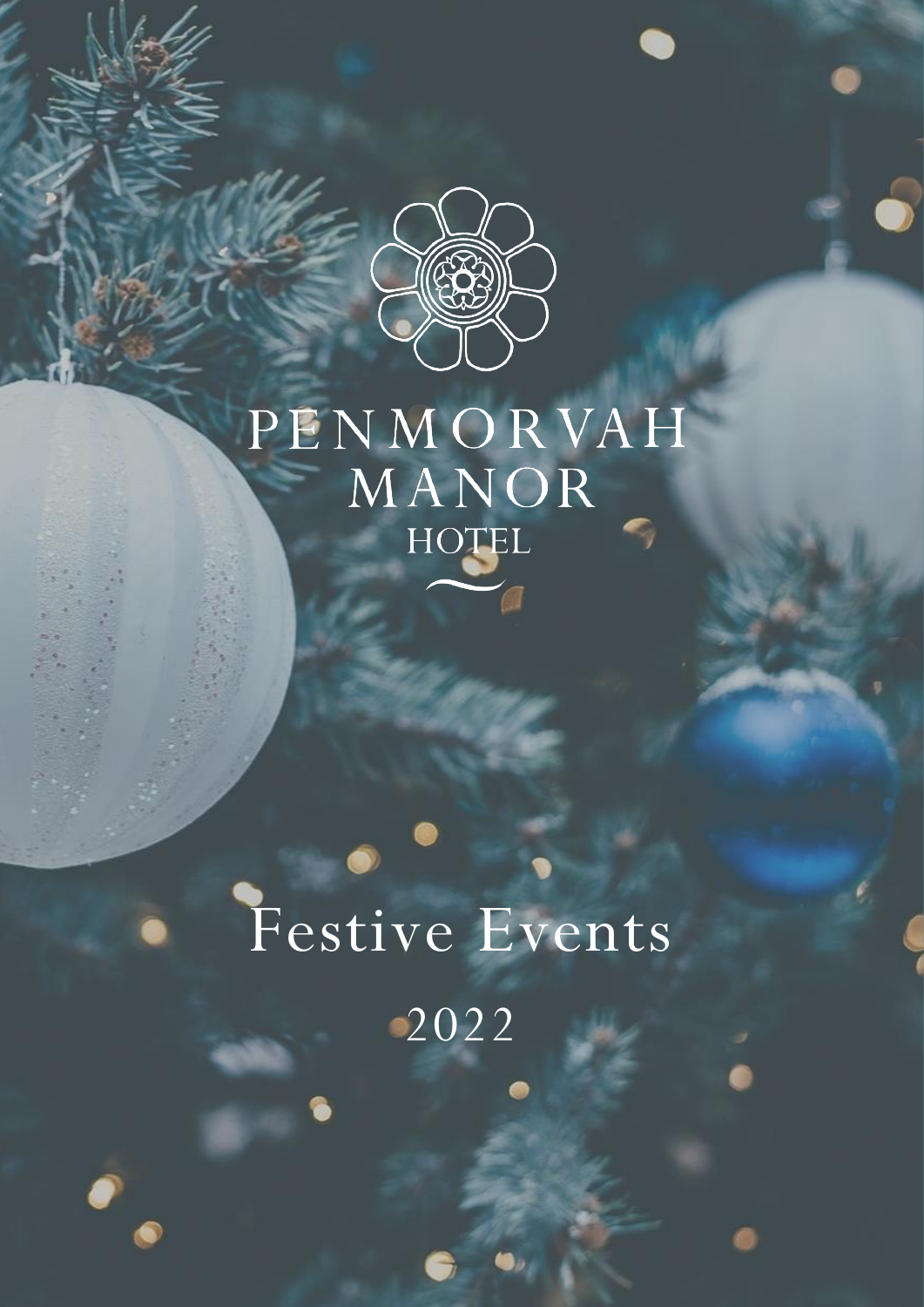# **The Festive Period**

It's time to eat, drink and be merry!

There is a lovely festive ambience at Penmorvah Manor that is quite unique and creates that special magic that everyone is looking for on Festive Functions.

Set in 7 acres of woodland gardens with stunning views and plentiful parking, Penmorvah Manor possesses some great facilities for those extra special occasions. Our combination of attractive surroundings, good honest food and a relaxed environment means that you and your family, friends or colleagues will enjoy your time with us in style.

# **Festive Events at Penmorvah Manor Hotel**

Private dining at Penmorvah Manor is a unique, rewarding, and wholly pleasurable experience. The food is fresh and tasty, created by our Head Chef and team, with many of the ingredients locally sourced.

Festive Events are booked on a shared dining basis to help create a cosy and merry atmosphere. If you are looking for an exclusive Festive Event, please get in touch with our Events team as we are happy to put together a bespoke package for you.

With regards to pre orders and table plans, we do ask for these two weeks prior to all events. We can arrange a template flyer to send out to your guests and provide you with a guest orders template for you to fill in.

Once we have received your guest orders and table plans, we can assist with the printing of Display Table Plans, Menu cards for the Table and Place Cards detailing pre-selected Menu choices.

We arrange for your tables to be dressed with white table linen with Festive serviettes and our simple white candles. Complimented by a Christmas cracker, party poppers and balloons.

Special overnight accommodation rates are available for those attending festive events with Standard Double rooms available from just £99.00 per room, including a cooked Cornish breakfast. Upgrades are available of course.

To find out more about what we do and why we love doing it or to check availability for your date, please contact us and we will be pleased to guide you through the details.

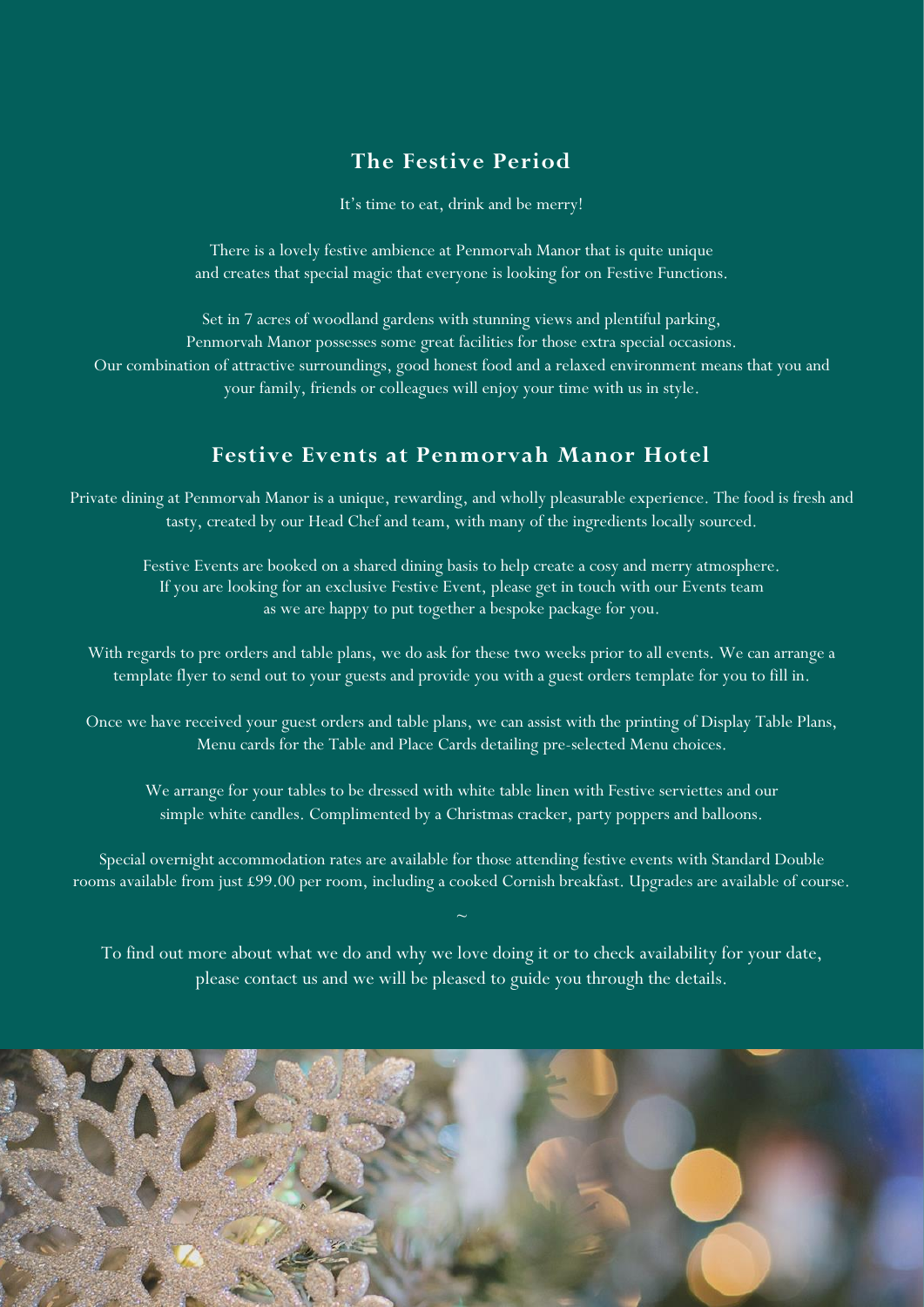#### **Festive Menu**

**Cream of Country Vegetable Soup** Topped with Croutons and served with Bread and Cornish Butter  $(v)$ 

> **Smoked Mackerel Pâté** Cucumber and Dill Salad with toasted bread

**Poached Chicken and Herb Terrine** Penmorvah Orchard Chutney and Salad Leaves

**Mulled Wine, Poached Pear, Walnut and Blue Cheese Salad** (v)

# **Main Courses**

**Traditional Roast Turkey** Sage and Onion Stuffing, 'Pig-in-Blanket', Cranberry Sauce and Gravy

> **Braised Beef**  Creamed Potato, Thyme Gravy and Root Vegetables

**Oven Baked Fillet of Salmon** Crushed Potatoes, Orange and Cranberry Sauce

**Spiced Lentil and Spinach Nut Roast** Cavolo Nero and Apple Compote, Vegetable gravy (v)

*Served with Market Fresh Vegetables and Roast Potatoes*

# **Puddings**

**Cinnamon Spiced Winter Fruits and Apple Crumble** Vanilla Custard

> **Dark Chocolate Swiss Roll** With Chocolate Ice Cream

**Traditional Christmas Pudding**  Brandy Sauce

> **Fresh Fruit Salad** Cornish Clotted Cream

Inclusive of Christmas Crackers, Party Poppers, English Breakfast Tea or Columbian Coffee and Chocolate Mint

#### **Pricing**

**Festive Lunches priced at £23.00 for 2 courses and £27.00 for 3 courses per head**

**Festive Dinners priced from £28.00 for 2 courses and from £32.00 for 3 courses per head**

**To discuss entertainment options, please contact us directly.**